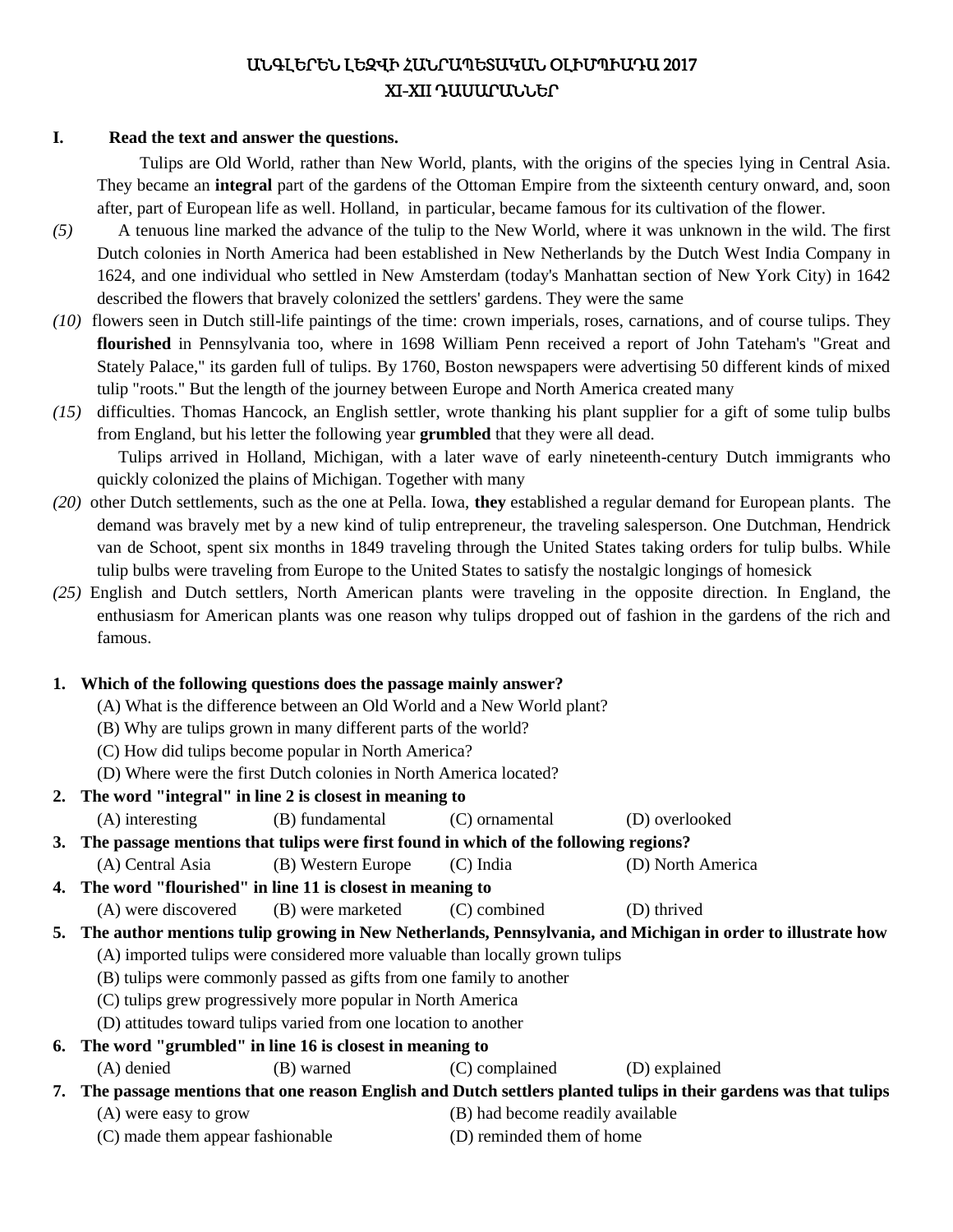#### **8. The word "they" in line 20 refers to**

(A) tulips (B) plains (C) immigrants (D) plants

**9. According to the passage, which of the following changes occurred in English gardens during the European settlement of North America?**

(A) They grew in size in order to provide enough plants to export to the New World.

- (B) They contained a wider variety of tulips than ever before.
- (C) They contained many new types of North American plants.
- (D) They decreased in size on the estates of wealthy people.

# **10. The passage mentions which of the following as a problem associated with the importation of tulips into North America?**

- (A) They were no longer fashionable by the time they arrived.
- (B) They often failed to survive the journey.
- (C) Orders often took six months or longer to fill.
- (D) Settlers knew little about how to cultivate them.

#### **II. Choose the correct option.**

Joanna and  $I(1)$  … through quite a remote, mountainous area late at night when our car  $(2)$  … down. We  $(3)$  … for a short break and when I turned on the ignition to start the car again, nothing (4) … . We opened up the bonnet and looked at the engine. Neither of us knows much about car mechanics, so we doubted if we (5) … to find out what was wrong. I said, "Even if we (6) … the problem, how will we fix it? We obviously can't carry out an emergency repair in the dark." Then Joanna came up with a suggestion. She said, "The battery (7) … probably dead so we should try pushing the car to see if we could get it started." So we both pushed it down the slope and it (8) … up speed. Her suggestion worked and we got the engine going again. After that, we  $(9)$  ... without stopping until we  $(10)$  ... to the next town.

| 1.  | A) had been driven     | B) were driving         | C) were driven                 | D) have driven            |
|-----|------------------------|-------------------------|--------------------------------|---------------------------|
| 2.  | A) had been broken     | B) broke                | C) was broken                  | D) was breaking           |
| 3.  | A) were stopping       | B) have stopped         | C) stopped                     | D) had been stopped       |
| 4.  | A) happens             | B) happened             | C) was happened                | D) was happening          |
| 5.  | A) would be able       | B) are able             | C) will be able                | D) were being able        |
| 6.  | A) will identify       | B) will have identified | C) identify                    | D) identified             |
| 7.  | $A)$ is                | B) had been             | C) was                         | D) would be               |
| 8.  | A) has gradually built | B) will gradually build | C) has been gradually building | D) was gradually building |
| 9.  | A) had been driven     | B) had been driving     | C) were driven                 | D) had driven             |
| 10. | A) got                 | B) were getting         | C) get                         | D) would get              |

#### III. Use the words in the boxes to form one word that fits in the texts.

### **Compensate, Response, Justify, Accept, Assist, Operate**

Dear Sir or Madam.

I travelled last week on a Transworld Airbus from London Gatwick to Copenhagen. My flight was delayed for eight hours. Although all passengers were given a free meal, no other offer of (1) ... was made. Such a long delay is totally (2) … and I feel  $(3)$  … in the circumstances to request some form of financial  $(4)$  … . I have written to the tour  $(5)$  … who denied (6) … and advised me to write to you.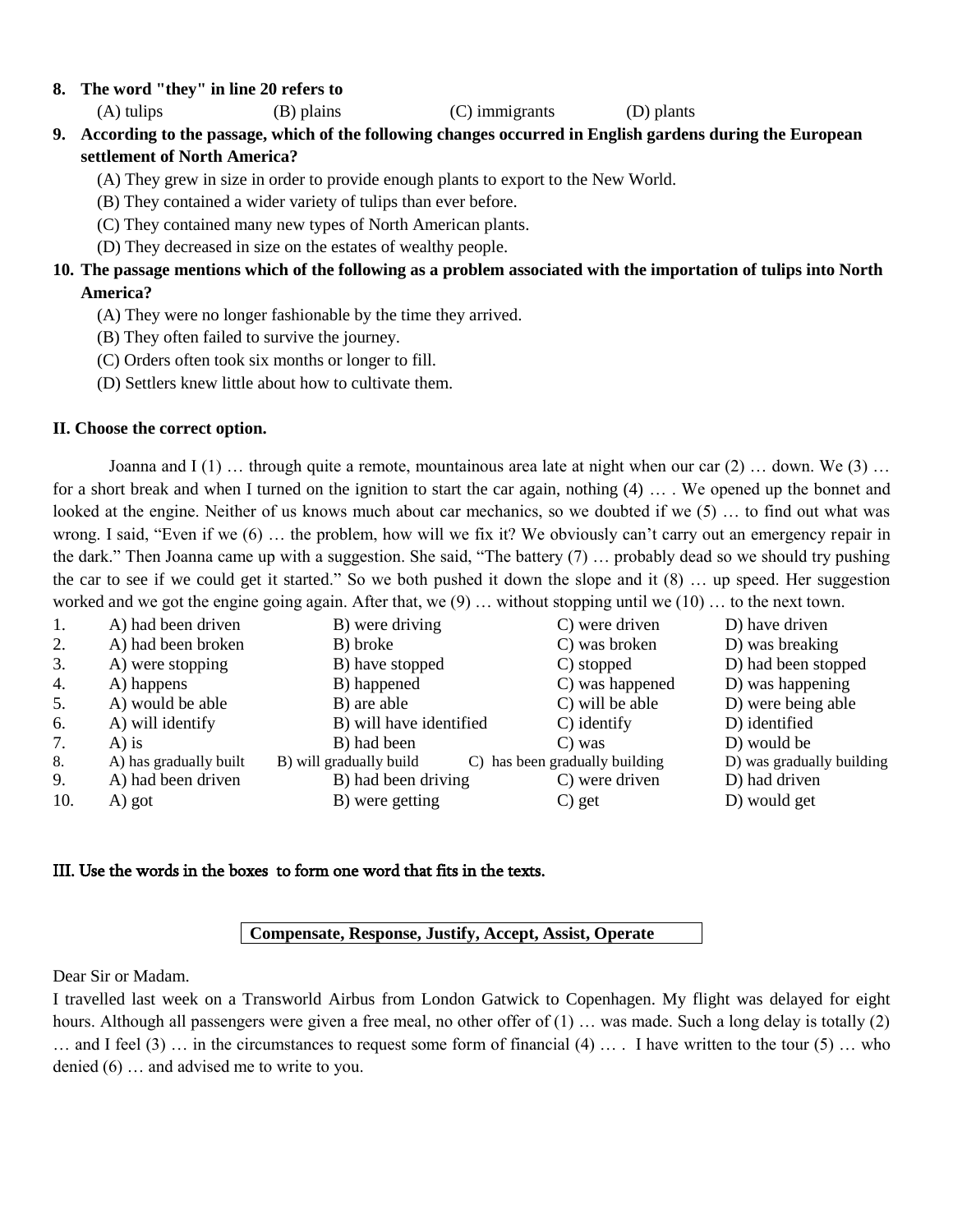## **Equal, Destruct, Exaggerate, Responsible, Starve, Control**

It is no (7) … to say that the world has become a global village. Modern methods of communication have made the world much smaller and the problems we face are not restricted to one country. The (8) … of the rainforests in Brazil is everyone's problem and the (9) … which is common in many African countries is a challenge for Europe too. The protection of the environment is the (10) … of all nations rich and poor. However, (11) … economic competition between strong and weak nations leads to the creation of greater (12) … between the rich and the poor nations of the world.

### **IV. Choose the best option to complete the following paragraphs.**

- **1. Veronica Moss is a small British firm which makes wedding dresses. It is now expanding into European markets. \_\_\_\_\_ . This will only be possible if sufficient, highly skilled workers can be recruited.**
	- A) Then management has the full support of all its workers.
	- B) Many governments have raised the tax on luxury goods.
	- C) An advertising campaign has already proved successful.
	- D) The new designs are well illustrated in the catalogue.
	- E) However, to be successful, it needs to increase its production.
- **2. When people are ill they frequently seek medical help. \_\_\_\_\_. When they feel they are not well, they either go to a quiet place and rest or look for the kind of herbs and plants they feel will do them good.**
	- A) The majority of medicines are not very expensive.
	- B) Animals, on the other hand, are their own doctors.
	- C) Unfortunately, it is children who suffer most in this respect.
	- D) In the case of animals, medical care is even more essential.
	- E) People suffer from certain incurable diseases.
- **3. It is surprising how little is known about memory. This is largely due to the fact that we have no way of watching the memory function. \_\_\_\_\_ . Hopefully, with the advances in high technology, the secrets of the mechanism of the memory will soon be revealed.**
	- A) The harder people try to remember something the less they are able to remember.
	- B) When people get older-their memory often fails them.
	- C) In the past many books were written on medicine.
	- D) Still, a great deal of research on the subject is being carried out.
	- E) One way in which animals differ from man is that they have no memory.
- **4. \_\_\_\_\_. Until a program is prepared and stored in the computer's memory, the computer "knows" absolutely nothing, not even how to accept or reject data. Even the most sophisticated computer must be told what to do.** A) A computer is similar to a typewriter.
	- B) A computer can repeat the same operation over and over again forever if permitted.
	- C) Computers are widely used because they save time.
	- D) Computers solve problems by means of various mathematical and decision-making operations.
	- E) Like all machines, a computer needs to be directed and controlled if it is to perform a task successfully.
- **5. Napoleon was a very famous general. He also did a great deal to bring law and order back to his country. \_\_\_\_\_. People remember how he was defeated in the Russian campaign and how he died on the island of St. Helena.**
	- A) The people of France regarded him as a traitor.
	- B) The importance of the French Revolution is still being discussed.
	- C) Napoleon's rise to fame was fast.
	- D) He kept this title of Emperor until his death.
	- E) But somehow it is his failures that he is known for.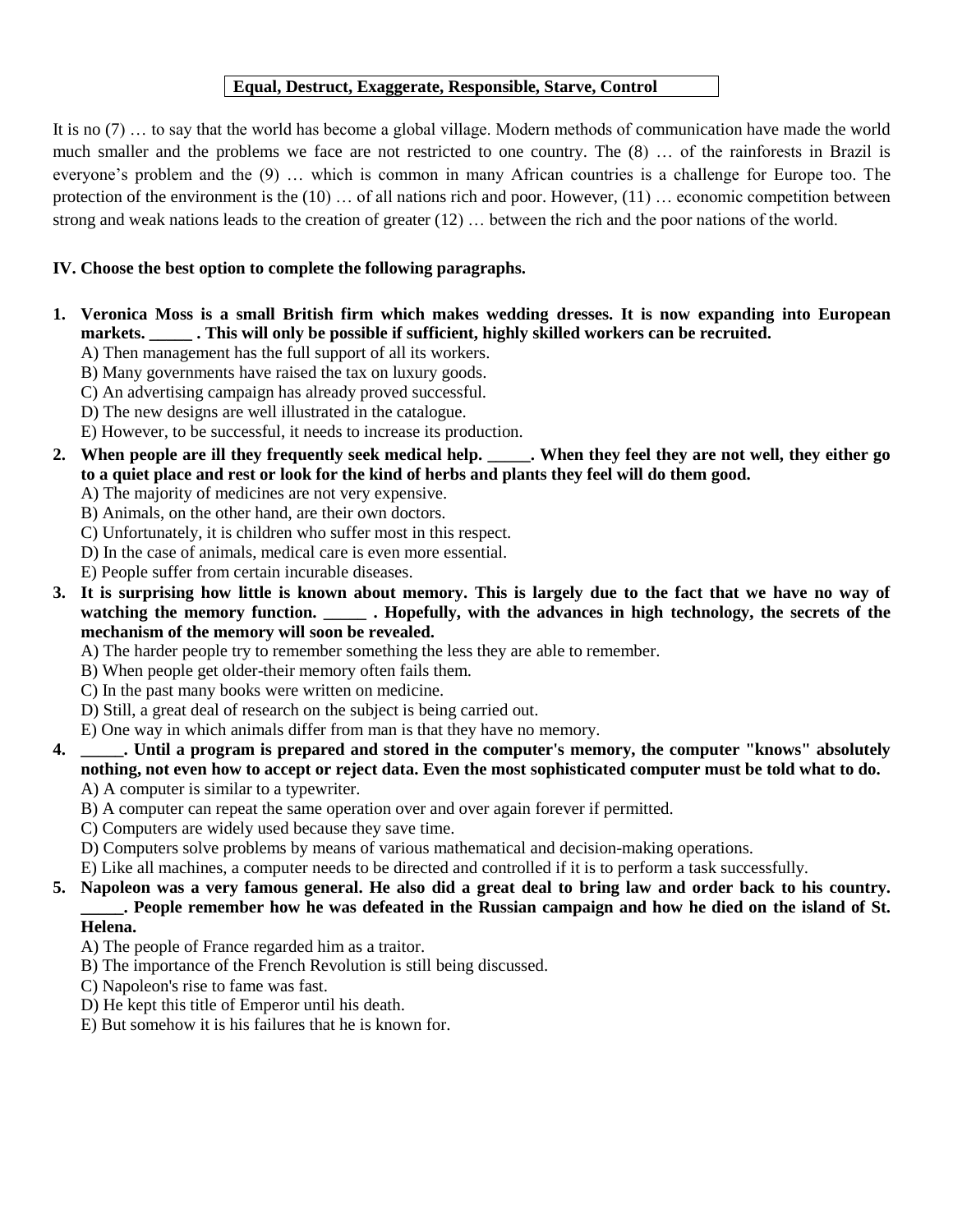### **V. Select the sentence which gives a summary of the passage.**

- **1. Brian and Gordon are brothers. People meeting them for the first time usually think Gordon is much nicer. He's good looking, he's friendly and talks well. Later, they begin to notice he is rather spoilt. Then, they realize what a good person Brian is.**
	- A) Gordon and his brother are both very attractive people.
	- B) I have always preferred Brian to his brother Gordon.
	- C) Brian has clearly spoiled his brother Gordon.
	- D) Gordon makes a good first impression but his brother is a much better person.
	- E) Brian and Gordon are very different from each other; it is hard to believe they are brothers.
- **2. The average child is exceedingly curious. He investigates everything within reach; from electric plugs to piles of earth. His favorite word is "why". The adult finds this period exhausting but he should not try to check the activities, unless they are dangerous, as the child is establishing the habit of learning.**
	- A) Curiosity in children should be encouraged as it creates a learning habit.
	- B) Children are often extremely curious but this is an unimportant stage and ends soon.
	- C) Curiosity in children should not be encouraged as it is responsible for very many accidents.
	- D) His curiosity leads a child to investigate a lot of unimportant things.
	- E) Children who lack curiosity will not grow up any different from those who are extremely curious.
- **3. Janet was very enthusiastic about the concert. She praised the pianist, the singer and the choice of program; but it was the violin concerto that she praised most of all.**
	- A) Janet went to the concert because she wanted to hear the violin concerto.
	- B) The piano is Jane's favorite instrument, although she is fond of violin concertos.
	- C) Jane thought the concert was wonderful and especially the violin concerto.
	- D) Except for the violin concerto, Jane didn't really enjoy the concert.
	- E) Not much of Jane's favorite music was included in the program.
- 4. **Whenever I need something, the first place I go to is Dawson's store. There they sell just about everything. You can buy clothes there, things for the house and for the garden, and also sports equipment; They stock a wide variety of goods. Everything is a good quality, and prices are reasonable.**

A) Most people can't afford to go to Dawson's.

- B) You can't find everything you need in Dawson's.
- C) In my opinion, Dawson's is an excellent store and not too expensive.
- D) Dawson's is famous for its goods but prices are high.
- E) The rich and the famous all shop at Dawson's.
- **5. John is only 16 years old. Everyone else on the team is either 17 or 18. Even so, he's a much valued member of the team. In fact, some people think he's the best player the team has.**
	- A) When John is 17 or 1 8 he will probably be the best player on the team.
	- B) John joined the team when he was 16 but most people are at least 17 years old.
	- C) John is the youngest member of the team and also one of the best players.
	- D) John is one of the best players the team has had for 17 or 18 years.
	- E) The 17 and 18 year olds on the team are not valued enough.

### **VI. Read the paragraph and choose the proverb that best goes with it.**

- **1. Mr. Brown was very afraid of dentists. Once he had a terrible toothache, and couldn't sleep. The next day, he decided to go to the dentist and have his tooth extracted.**
	-
	- A) While there is life there is hope. B) Where there is smoke, there is fire.
	- C) Where there is a will, there's a way. D) An able sailor hails in stormy weather.
- - E) Better face a danger than be always in fear.
- **2. John was a very lazy pupil. During the school years he didn't learn his lessons and always played truant. When the examination time came he was also to take his exams. But, alas, he didn't pass them and he cried bitterly.**
	- A) Living dog is better than a dead man. B) The rotten apple injures its neighbors.
		-
	- E) You have made your bed and you must lie on it.
	- C) The appetite comes with eating. D) A good beginning makes a good ending.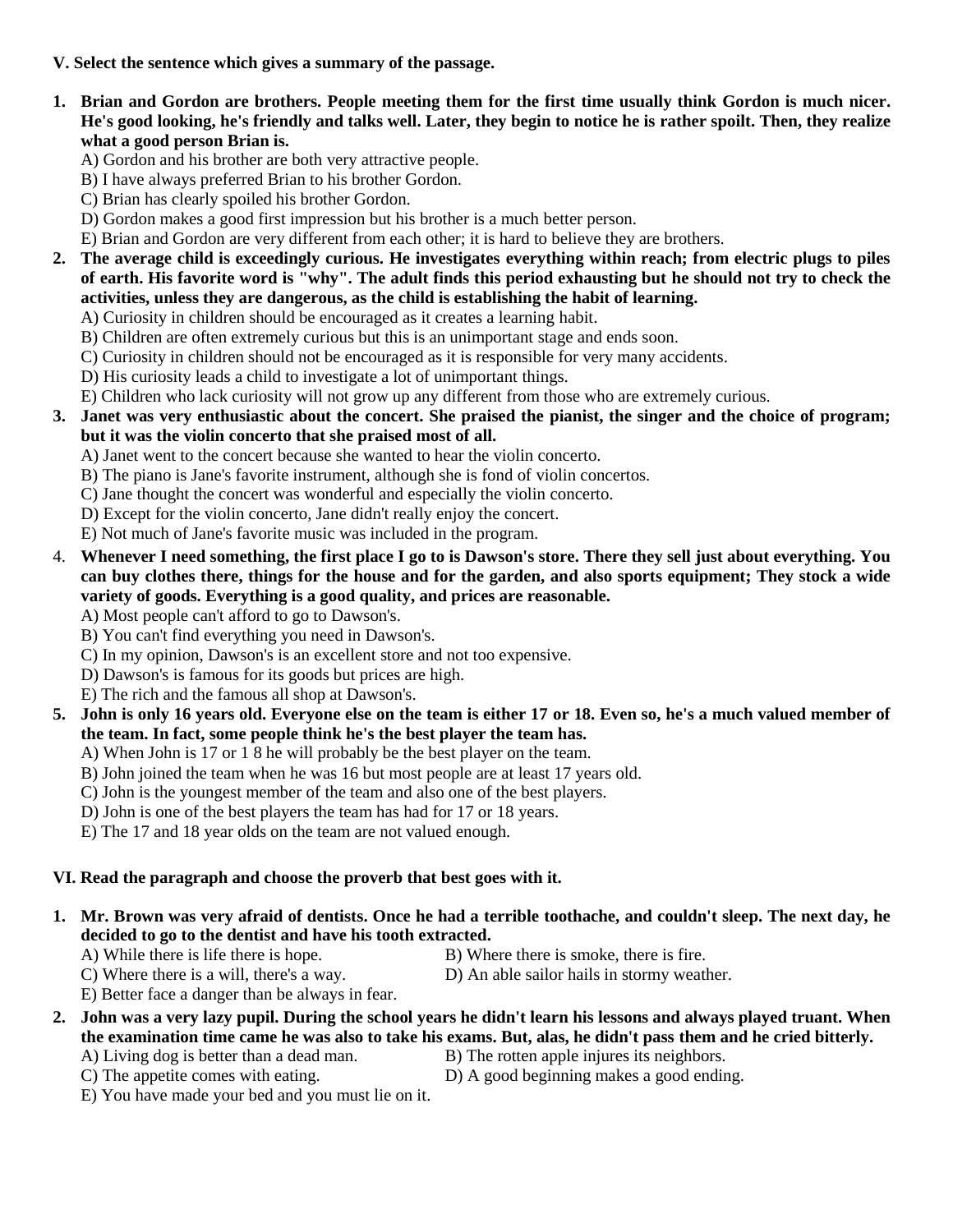| 3. We have got two neighbors. One of them is a clever and polite man. He is an educated, cultural man. The other<br>is rather selfish and stupid. He thinks he can buy everything as he is rich enough. He is a narrow-minded<br>person. We don't like him. |                                                                                                               |  |  |  |  |
|-------------------------------------------------------------------------------------------------------------------------------------------------------------------------------------------------------------------------------------------------------------|---------------------------------------------------------------------------------------------------------------|--|--|--|--|
| A) As the tree so the fruit.                                                                                                                                                                                                                                | B) Health is above wealth.                                                                                    |  |  |  |  |
| C) No pains, no gains.                                                                                                                                                                                                                                      | D) It's never too late to learn.                                                                              |  |  |  |  |
| E) Better short of pence than short of sense.                                                                                                                                                                                                               |                                                                                                               |  |  |  |  |
| 4. When faced with a difficult problem, it is better to consult other people.                                                                                                                                                                               |                                                                                                               |  |  |  |  |
| A) To kill two birds with one stone.                                                                                                                                                                                                                        | B) Two heads are better than one.                                                                             |  |  |  |  |
| C) If you want a thing well done, do it yourself.                                                                                                                                                                                                           | D) The devil is not so black as he is painted.                                                                |  |  |  |  |
| E) East or West home is best.                                                                                                                                                                                                                               |                                                                                                               |  |  |  |  |
|                                                                                                                                                                                                                                                             | 5. My friend Ann is a very clever girl. She is quick in everything she does. She is not lazy. She always does |  |  |  |  |
|                                                                                                                                                                                                                                                             |                                                                                                               |  |  |  |  |
|                                                                                                                                                                                                                                                             | everything in time. She doesn't like lazy people who always try to put off their work and she says _____.     |  |  |  |  |
| A) Speech is silver but silence is gold.                                                                                                                                                                                                                    | B) A bad wound is cured, not a bad name.                                                                      |  |  |  |  |
| C) What is done can't be undone.<br>E) As is the workman so is the work.                                                                                                                                                                                    | D) Never put off till tomorrow what you can do today.                                                         |  |  |  |  |
|                                                                                                                                                                                                                                                             |                                                                                                               |  |  |  |  |
|                                                                                                                                                                                                                                                             | 6. Mother gave Ann some money. The girl wanted to go to the cinema very much; at the same time she wanted to  |  |  |  |  |
|                                                                                                                                                                                                                                                             | buy a book, but there was not enough money for both, "I'll buy the book and go to the cinema next time when   |  |  |  |  |
| I have money" she said.                                                                                                                                                                                                                                     |                                                                                                               |  |  |  |  |
| A) A man can die but once.                                                                                                                                                                                                                                  | B) A cat in gloves catches no mice.                                                                           |  |  |  |  |
| C) You cannot eat your cake and have it.                                                                                                                                                                                                                    | D) He laughs best who laughs last.                                                                            |  |  |  |  |
| E) So many men, so many minds.                                                                                                                                                                                                                              |                                                                                                               |  |  |  |  |
| 7. What would you say to a person who is finding fault with everything around?                                                                                                                                                                              |                                                                                                               |  |  |  |  |
| A) Better late than never.                                                                                                                                                                                                                                  | B) East or West, home is best.                                                                                |  |  |  |  |
| C) To get out of bed on the wrong side.                                                                                                                                                                                                                     | D) Promise little, but do much.                                                                               |  |  |  |  |
| E) Make hay while the sun shines                                                                                                                                                                                                                            |                                                                                                               |  |  |  |  |
| 8. A.: What kind of person is our director?                                                                                                                                                                                                                 |                                                                                                               |  |  |  |  |
| B.: Can't make out. Neither kind nor strict.                                                                                                                                                                                                                |                                                                                                               |  |  |  |  |
| A) Neither fish nor flesh.                                                                                                                                                                                                                                  | B) Too good to be true.                                                                                       |  |  |  |  |
| C) To turn over a new leaf.                                                                                                                                                                                                                                 | D) Woken pigs fly.<br>E) Well begun is half done.                                                             |  |  |  |  |
|                                                                                                                                                                                                                                                             | 9. Nobody expected them to part so suddenly. They loved each other and they were to get married. One day he   |  |  |  |  |
|                                                                                                                                                                                                                                                             | told her he was going to Italy on business. He stayed 2 years there. Meanwhile she completely forgot him and  |  |  |  |  |
| married Mr. Black, a rich man.                                                                                                                                                                                                                              |                                                                                                               |  |  |  |  |
| A) A bad wound is cured, not a bad name.                                                                                                                                                                                                                    | B) No news good news.                                                                                         |  |  |  |  |
| C) As is the workman so is the work.                                                                                                                                                                                                                        | D) Out of sight - out of mind.                                                                                |  |  |  |  |
| E) False friend are worse than open enemies.                                                                                                                                                                                                                |                                                                                                               |  |  |  |  |
| 10. A man mustn't think that his task is too difficult before he begins doing it.                                                                                                                                                                           |                                                                                                               |  |  |  |  |
| A) Everything comes to him who waits.                                                                                                                                                                                                                       | B) No living man all things can.                                                                              |  |  |  |  |
| C) Live not to eat but eat to live.                                                                                                                                                                                                                         | D) Keep your mouth shut and your ears open.                                                                   |  |  |  |  |
| E) Don't cross the bridge before you come to it                                                                                                                                                                                                             |                                                                                                               |  |  |  |  |
|                                                                                                                                                                                                                                                             |                                                                                                               |  |  |  |  |
|                                                                                                                                                                                                                                                             |                                                                                                               |  |  |  |  |
|                                                                                                                                                                                                                                                             |                                                                                                               |  |  |  |  |

# **VII. Match each kind of book below with the kind of material you would normally find in it.**

| 1. Maps                                                          | A) Guidebook    |
|------------------------------------------------------------------|-----------------|
| 2. Exercises and diagrams etc. for school study                  | B) Dictionary   |
| 3. Meanings of words                                             | C) Manual       |
| 4. Information about a subject                                   | D) Atlas        |
| 5. An exciting story of crime or adventure                       | E) Thriller     |
| 6. Instructions, e.g. on how to maintain, repair and use a car   | F) Textbook     |
| 7. Tourist information and advice about a place or country       | G) Who's Who    |
| 8. A list of important, famous people and details of their lives | H) Encyclopedia |
|                                                                  |                 |